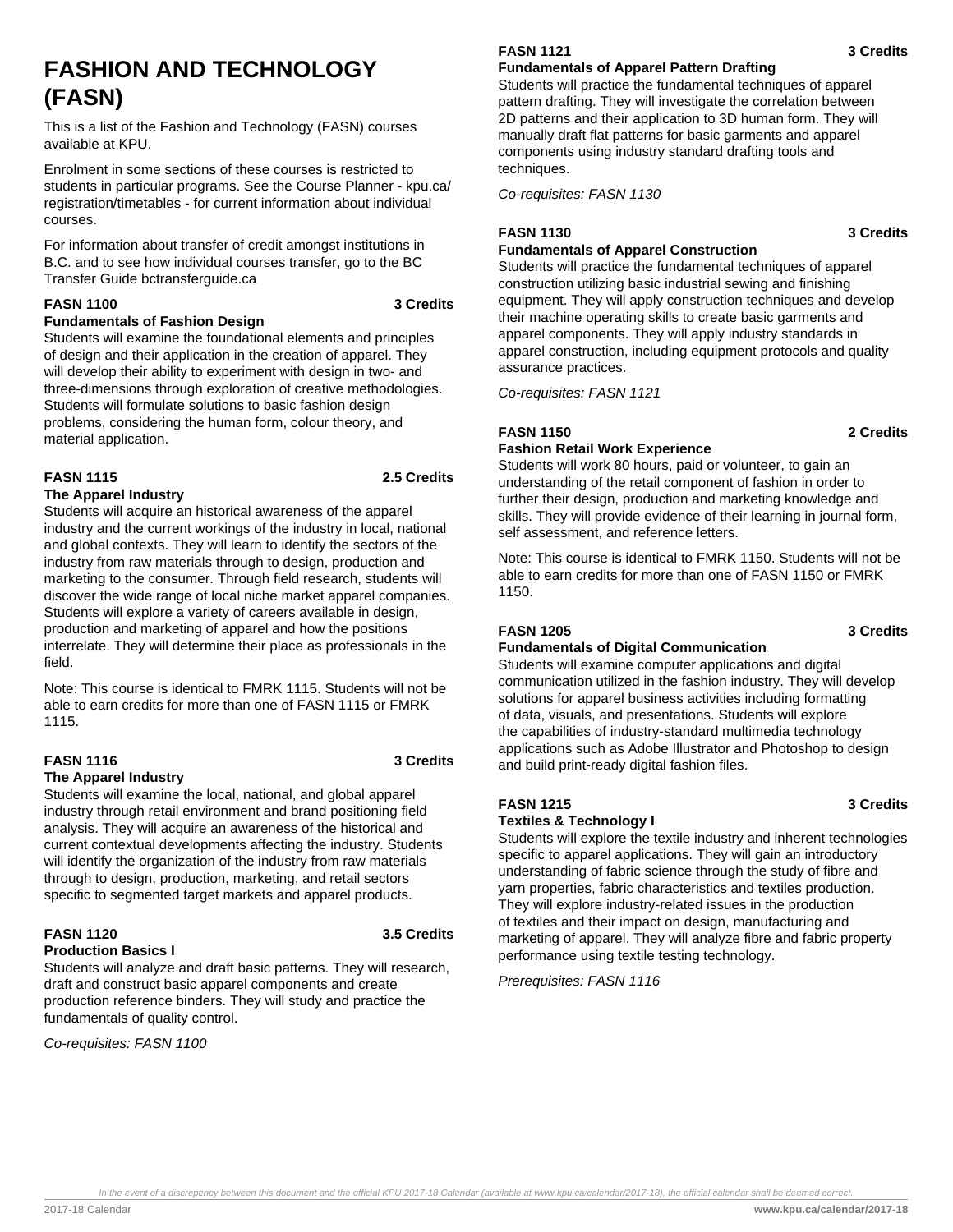## **FASN 1220 6 Credits Production Basics lI**

Students will select and manipulate blocks to develop finished patterns. They will research fit and construction techniques to complete finished garments. Students will learn the basics of specification sheets and flat garment measurement. They will build on their production reference binders through drafting and constructing more complex components. Students will continue to study and practice quality control. They will begin to develop a critical eye for line and proportion.

Prerequisites: FASN 1120

### **FASN 1225 3 Credits**

## **Fundamentals of Apparel Production**

Students will practice the fundamental techniques of apparel production and utilize industry standards of selecting and manipulating block patterns to create prototype garments for new style development. They will create basic technical production specification documents that communicate fabric selection, style details, and garment measurements. Students will construct garments applying basic apparel manufacturing processes while practicing industry standards, such as quality assurance and sustainable materials utilization.

Prerequisites: FASN 1121 and 1130

## **FASN 1230 2 Credits**

#### **Fashion Drawing I**

Drawing nude and clothed figures, students will observe, analyze, imagine, and record fashion design ideas for various target markets. They will examine different kinds of fashion drawing, and will develop initial design sketches into presentation sketches, using drawing to communicate messages in design, production and marketing contexts. Students will develop critical awareness through studying cultural and historical influences affecting fashion drawing.

## **FASN 1231 3 Credits**

## **Fundamentals of Fashion Drawing**

Students will explore a variety of free-hand and digital drawing methods and applications utilized in the apparel industry. They will study garment components and fashion terminology for design ideation sketching and technical flat drawing applications. They will experiment with drawing media and techniques to communicate a variety of human forms and fabric rendering solutions. Students will analyze and apply techniques used in historical and current fashion illustrations to communicate and market fashion designs.

## **FASN 2100 3 Credits**

## **Fashion Design Theory and Process I**

Students will engage in design process and documentation methods utilized in the apparel industry. They will investigate the balance of creativity and marketability required in style development. They will examine and interpret creative design theories and methods. Students will formulate design solutions for apparel products specific to target market segments while developing their individual creative process.

Prerequisites: All of: (a) FASN 1100, (b) FASN 1230 or 1231 and (c) MRKT 1199 Co-requisites: FASN 2121

#### **FASN 2115 2.5 Credits History of Costume**

Students will examine costume history and its relationship to social, economic, and political events. They will investigate western fashion developments and expand their appreciation of fashion sources from other areas of the world. Through class projects, students will draw on historical knowledge to analyze and predict current fashion and to create design solutions which reference historical costume.

Prerequisites: ENGL 1100 or 3 credits from a first-year postsecondary English course or higher.

#### **FASN 2116 3 Credits Fashion History I**

Students will examine historic costume and the transformation of clothing to the end of the 19th century through analysis of decorative and fine art, and apparel artefacts. They will survey each historical era and the interrelatedness of social, economic, political, cultural and technological events and effects on dress at the time. Students will establish timelines and context for fashion as part of culture, interpret historical design references, and analyze the historical development of the apparel industry.

Prerequisites: FASN 1115 or 1116

# **FASN 2120 7 Credits**

**Style Production I**

Students will apply complex drafting and construction skills and

knowledge to create marketable garments, making connections to FASN 2100 Fashion Design I. They will create specification packages, work with specialty fabrics, and expand their production resource binders. Students will continue to study and practice fit and quality control as well as critique line and proportion in garments.

Prerequisites: FASN 1220 Co-requisites: FASN 2100

#### **FASN 2121 3 Credits Style Production I**

Students will apply drafting and construction skills to create industry standard block patterns for apparel prototype style development. They will expand their skills in pattern manipulation, sewing operations, and industrial equipment use through experimentation with a variety of fabrications and increasingly complex garment design. They will apply industry standard technical design skills through development of specification packages and the analysis of fit and quality assurance in style production.

Prerequisites: FASN 1220 or 1225 Co-requisites: FASN 2100

## **FASN 2130 2 Credits**

### **Technical Fashion Drawing**

Students will understand the different uses and kinds of technical fashion drawing. They will convey design ideas using technical drawings and terminology to accurately specify proportion, style and detail. Drawings will be developed initially by hand and developed using Adobe Illustrator© and incorporating Adobe Photoshop©. Students will produce a digital based portfolio focusing on technical fashion drawings.

Prerequisites: FASN 1205, FASN 1220, and FASN 1230 Co-requisites: FASN 2100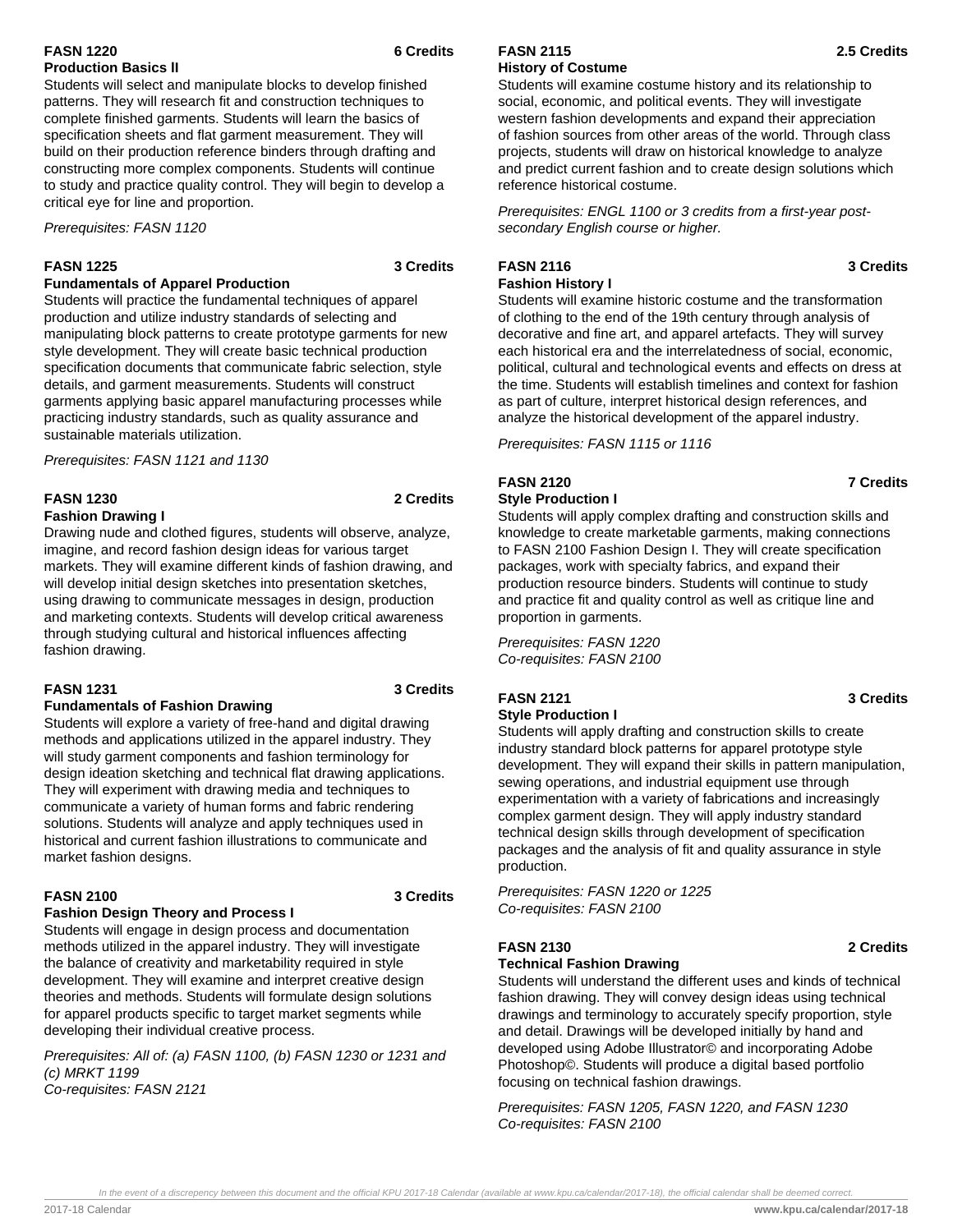## **FASN 2200 5 Credits Fashion Design and Drawing II**

Students will examine how design decisions affect production and marketing. Through links with industry, they will apply their knowledge and abilities in a practical focus. They will explore and critically analyze the balance between creativity and marketability through colour and experimenting with textile choices. Students will practice visual and verbal presentation techniques and create a portfolio of work applicable to job interviews.

Prerequisites: FASN 2100, FASN 2115 and FASN 2130. Co-requisites: FASN 2220

## **FASN 2201 3 Credits**

## **Fashion Design Theory and Process II**

Students will interpret the design and merchandising process utilized in the creation of apparel collections, expanding their knowledge of industry practices and design documentation. They will individually and collaboratively employ fashion design theories and processes in the formulation of design solutions for a range of target market segments. Students will identify production and sustainability considerations in the design process while continuing to explore individual creative practice.

Prerequisites: FASN 2100 Co-requisites: FASN 2221

#### **FASN 2215 3 Credits**

#### **Textiles & Technology II**

Students will integrate their knowledge of the textile industry and inherent technologies for specific apparel applications. They will investigate textile dyeing, printing, and finishing techniques and develop skills in colour management. Technological and environmental innovations and their applications in fashion and performance textiles will be critically examined. Students will apply aesthetic and technological properties of fabric development for apparel through the introduction of composite material and textile design.

Prerequisites: FASN 1215

## **FASN 2216 3 Credits**

### **Fashion History II**

Students will examine historical fashion in the context of the 20th and 21st centuries. They will analyze contemporary history through the interrelatedness of social, economic, political, technological, and cultural events and their effects on dress and the apparel industry. Students will integrate the study of historical dress and cyclical consumer trend analysis to formulate apparel and textiles fashion forecasting presentations specific to target markets.

Prerequisites: ENGL 1100 and FASN 2116

#### **FASN 2220 7 Credits Style Production II**

Working from design concept to 3-D product, students will draft and construct prototypes for specific markets including technical apparel. They will create standard-size blocks and manipulate them to produce individual styles. Students will produce full-size knit, woven and technical apparel and develop technical specification packages that include production and cost analyses. They will analyze and evaluate the final products for fit, performance and quality.

Prerequisites: FASN 2120 Co-requisites: FASN 2200

#### **FASN 2221 6 Credits Style Production II**

Students will draft patterns and construct styles for specific markets to explore techniques working with a variety of production equipment and fabrications such as knits and technical textiles. They will expand technical design skills through the creation of industry standard specification packages that include detailed production and cost analyses. Students will develop prototype analysis and evaluation techniques to critically assess fit, technical performance, quality, and sustainable practices. Students will utilize critical thinking skills to solve problems encountered through the style production process while employing industry techniques and standards.

Prerequisites: FASN 2121 Co-requisites: FASN 2201

## **FASN 2240 2 Credits**

## **Computer-Based Pattern Drafting**

Students will learn how to operate the Gerber Accumark™ pattern design system which prepares them for pattern manipulation conforming to industry standards. They will transfer manual pattern drafting skills and knowledge to computer-based pattern manipulation techniques, with emphasis on creating new styles.

Prerequisites: FASN 1205 and FASN 2120

## **FASN 2241 3 Credits**

## **CAD Drafting Methodologies**

Students will learn to operate computer-aided-design (CAD) technology to practise pattern manipulation techniques conforming to apparel industry standards. They will transfer manual pattern drafting skills and knowledge to computer-based pattern manipulation methods, with emphasis on creating and determining solutions for new style development.

Prerequisites: FASN 1205 and 2121

## **FASN 3100 3 Credits**

## **Surface Design**

Students will create unique textiles through analysis of fabric traditions of various cultures and the exploration and application of surface design techniques. They will increase their knowledge of structural and sustainable surface design processes by producing textiles using a variety of contemporary media and techniques. Students will engage in creative exploration of surface design problems and prepare presentations of textile and fashion design solutions through tactile, visual, verbal and written communication.

Prerequisites: FASN 2215

## **FASN 3101 3 Credits**

## **Apparel Product Development**

Students will analyze product development design and merchandising processes utilized in the global apparel industry. They will collaborate to formulate seasonal collection design solutions utilizing consumer analysis, strategic planning, and forecasting research. They will propose solutions that consider the balance of ethical, social, environmental, and economic interests throughout the line development process. Students will expand their knowledge and creative application of industry standard technology throughout the product development planning, communication, and presentation process.

Prerequisites: All of (a) FASN (2200 or 2201) and (b) FASN 2216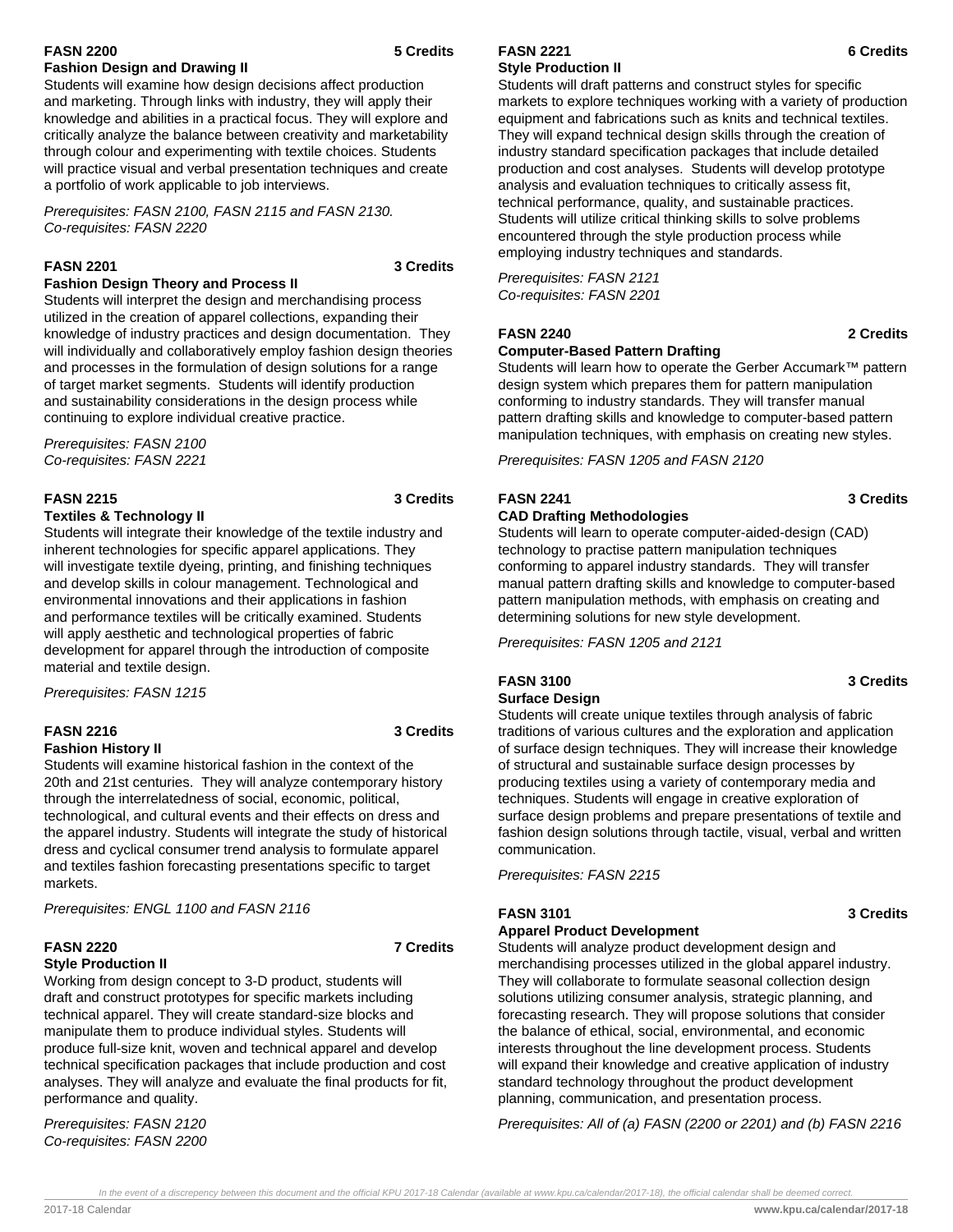## **FASN 3110 3 Credits**

## **Advanced Technical Apparel Design & Production**

Students will analyze design processes and manufacturing techniques required for technical and performance apparel production. They will study anthropometrics, ergonomics, and textiles technology to determine articulation, fit, and materials required for the design of performance garments. Students will assemble prototype apparel solutions for identified applications and environments with the use of specific industrial machinery, equipment, materials, and construction techniques.

Prerequisites: Both (a) FASN 2220 or 2221 and (b) FASN 2240 or 2241

## **FASN 3120 7 Credits**

## **Mass Manufacturing**

Students will research and practice mass manufacturing methodologies. They will practice pattern grading techniques manually and digitally using apparel industry-specific software. Computer-based markers (pattern piece layouts on fabric) will be produced from student-generated graded patterns. They will study and simulate domestic and global production planning and management. They will create complete specification packages and quality control manuals. Students will also review the use of CAD in the apparel industry. They will practice and assess team dynamics in a production environment. They will analyze the inter-relationships between production, design, and marketing functions within an apparel company.

Prerequisites: FASN 2220 and FASN 2240.

## **FASN 3121 3 Credits**

### **Manufacturing Methodology**

Students will interpret manufacturing methodologies and their applications for apparel production environments. They will apply the fundamentals of apparel engineering including productivity concepts, apparel production systems, and operation time studies. They will analyze costing and quality assurance processes in apparel manufacturing and examine domestic and global sustainable production sourcing strategies. Students will study manual and computer-aided-design (CAD) pattern grading and marker-making systems for size range development and sustainable fabric utilization, as part of apparel manufacturing processes.

Prerequisites: FASN 3101 and 3110

## **FASN 3130 4 Credits Draping**

Students will study, research and apply the techniques of draping in design and patternmaking. They will develop skills in translating draped designs to flat patterns. Students will create a digital reference of draped designs which will include examples of design concepts and provide a visual record that portrays stages of development in a variety of draped techniques. They will continue to develop an eye for line and proportion in design.

Prerequisites: FASN 2220

#### **FASN 3131 3 Credits Draping Methodology**

Students will experiment with various methods of fabric draping utilized in apparel design. They will create draped threedimensional (3D) prototypes and apparel components and analyze them for translation into flat patterns. They will explore innovative draped designs through interpretation of historical and current draping techniques used in fashion. Students will determine manufacturing solutions for complex draped garments using advanced pattern making and garment finishing techniques.

Prerequisites: FASN 2220 or 2221

## **FASN 3150 1.5 Credits**

## **Preparation for Fashion Industry Practicum**

Students will learn the knowledge and skills to carry out a job search to secure a (volunteer) position with an apparel design/manufacturing company. They will develop skills in personal career assessment, resume writing, cover letters, portfolio presentation, and interview techniques. They will develop awareness of the career opportunities in the local apparel industry, practicum policies and procedures and have an appreciation of human relations in the workplace.

Prerequisites: CMNS 1140, FASN 2200 and FASN 2220.

#### **FASN 3151 3 Credits Professional Practices**

Students will develop skills in personal career assessment and professional practices to secure an apparel industry practicum placement with a design/manufacturing company. They will manage skills in resumé and cover letter writing, portfolio development, and interview techniques. They will analyze career opportunities within the local apparel industry and examine practicum procedures, human relations, and leadership principles for success in the workplace.

Prerequisites: All of: (a) CMNS 1140, (b) FASN 2200 or FASN 2201 and (c) FASN 2220 or FASN 2221

#### **FASN 3200 3.5 Credits Product Development**

Students will examine and analyze the product development process as it applies to the apparel industry. They will formulate critical paths in product development and examine the relationship of wholesale cost to retail price, based on industry guidelines. Students will, in a collaborative environment, formulate design solutions for specific target markets based on forecasting and market research. They will consider links between the

product development process and other studies and experiences.

Prerequisites: FASN 3120 Co-requisites: FASN 3250

## **FASN 3250 3 Credits**

## **Professional Practicum**

Students will engage in professional industry practices through a workplace practicum with a design/manufacturing company in the apparel industry. They will practice applied skills, develop contacts in the industry, and identify opportunities for their place as future professionals in the field. They will utilize critical thinking and reflective practice to synthesize practical knowledge acquisition with prior learning.

Prerequisites: FASN 3151 Co-requisites: FASN 3200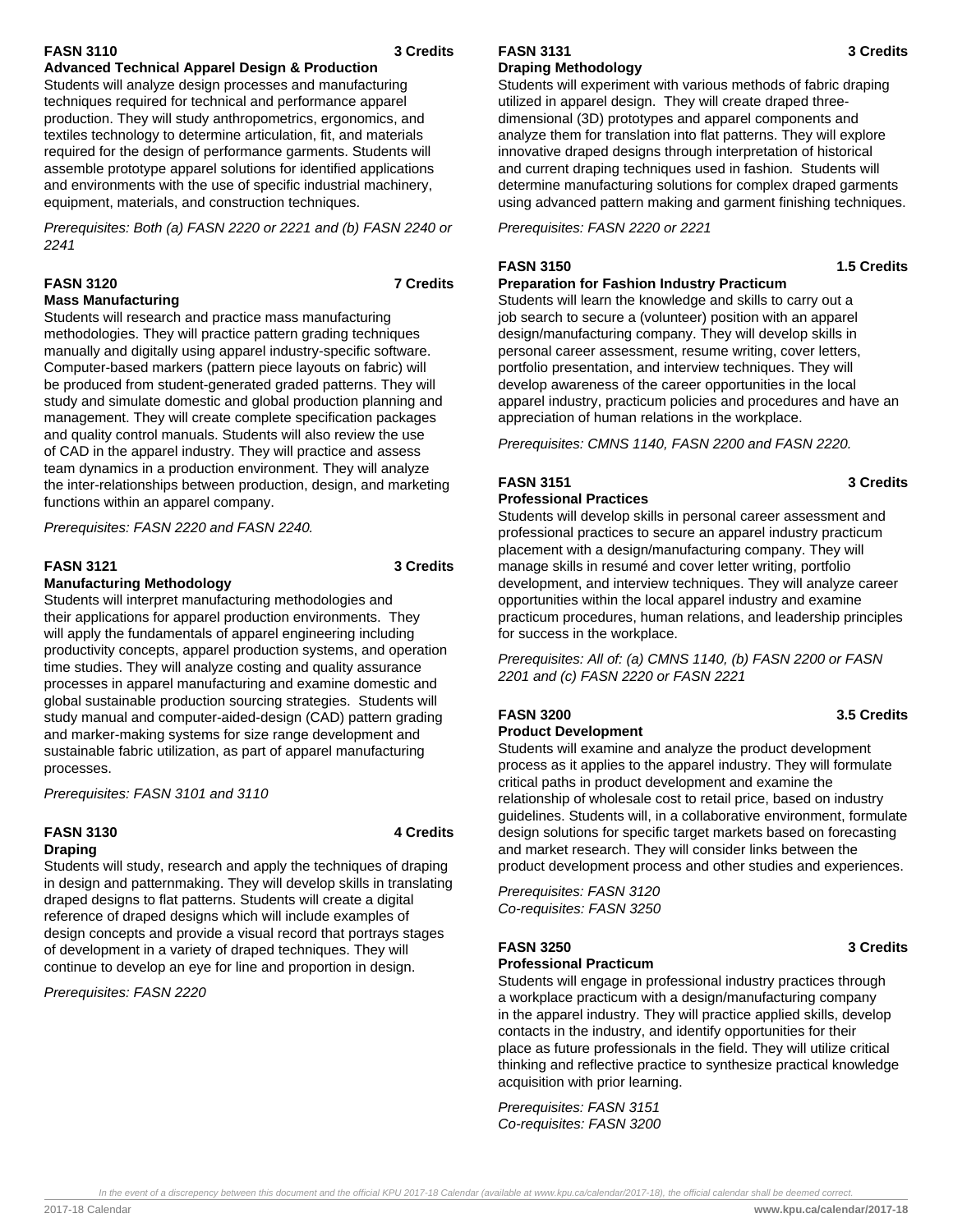## **FASN 3900 3 Credits Special Topics**

Students will critically engage in an intensive study of a special topic in fashion design and/or technology as selected by the instructor. They will research and analyse the theory and application of a particular or emerging fashion topic.

Prerequisites: 48 credits from courses in FASN at the 1100 level or higher

### **FASN 4100 5.5 Credits**

### **Line and Portfolio Development**

Students will integrate personal direction with fashion industry practice through the process of designing a line of clothing for a chosen market niche. They will determine and apply design solutions for specific niche markets which may include the technical apparel market. They will critically analyze and assess the balance between creativity and marketability required for success in the profession. Students, through consultations with industry professionals and site visits, will create a comprehensive portfolio of work appropriate to a career direction.

Prerequisites: FASN 3200

### **FASN 4101 6 Credits**

### **Collection: Design Development**

Students will integrate personal creative direction with industry practice through the identification, validation, and conceptualization of an apparel collection for a viable consumer market. They will refine verbal communication and visual presentation skills utilizing advanced technology applications in proposals of individual line concepts and multiple design solutions. Students will synthesize prior experience, education, knowledge, and skills while critically assessing the balance of creativity, marketability, and sustainability required for leadership in the profession.

Prerequisites: FASN 3200 or 3201 Co-requisites: FASN 4151

#### **FASN 4120 3 Credits Innovative Pattern Cutting**

Students will explore contemporary and emergent sustainable apparel industry practices of innovative pattern cutting techniques. They will research the development of these practices and determine their applications for design, manual and computer-aided-design (CAD) pattern making, and manufacturing. Students will experiment with Zero Waste fashion design methods, specialized cutting techniques, threedimensional (3D) design applications, and material manipulations in the creation of apparel.

Prerequisites: FASN 3130 or 3131

### **FASN 4130 3 Credits**

### **Advanced Digital Communication**

Students will synthesize their visual communication skills in fashion design, illustration, and print and media production integrating industry-standard applications to design and produce a professional digital portfolio. They will design and implement a fashion webpage as a marketing tool. Students will use animation software to create dynamic visual presentations, integrating computer-aided-design (CAD) skills to produce 2-dimensional (2D) to 3-dimensional (3D) garment simulations.

Prerequisites: FASN 4101 Co-requisites: FASN 4211 and 4221

## **Apparel in the Global Economy**

Students will analyze the apparel global economy by studying international trade agreements, importing and exporting regulations, fabric testing standards, and sourcing of raw materials and production. Students will explore logistics issues such as inventory control, packaging, warehousing and transportation systems. They will create a business plan, costing scheme, quality control strategy, product specifications and production schedules according to domestic and international standards. Students will learn how to work with contractors locally and globally, including negotiating costs and terms. They will use current software such as Excel, Word and Adobe Illustrator or KaratCAD.

Prerequisites: FASN 3120

## **FASN 4151 3 Credits**

## **Apparel in the Global Economy**

Students will critically analyze the apparel industry in relation to the global and local economy. Through study of the interrelatedness of consumer purchasing patterns, international trade regulations, and raw materials and production sourcing they will examine the global apparel supply chain. Students will manage manufacturing cost and quality analyses while evaluating the integration of ethical supply chain management in the development of a business scenario for an identified apparel collection.

Prerequisites: FASN 3120 or 3121 Co-requisites: FASN 4101

## **FASN 4210 4 Credits**

### **Professional Promotion**

Students will present and promote their individual apparel design, production, marketing, and technological skills. They will develop a personal cohesive brand and professional communication and leadership skills. Students will create marketing materials to promote an individually designed fashion portfolio of work for media and industry professionals, including buyers and potential employers.

Prerequisites: FASN 4100 Co-requisites: FASN 4220

## **FASN 4211 3 Credits**

### **Professional Promotion**

Students will present and promote their individual apparel design, production, marketing, and technological skills. They will develop a personal cohesive brand, and professional communication and leadership skills. Students will create marketing materials to promote an individually designed fashion portfolio of work for media and industry professionals, including buyers and potential employers.

Prerequisites: FASN 4101 Co-requisites: FASN 4130 and 4221